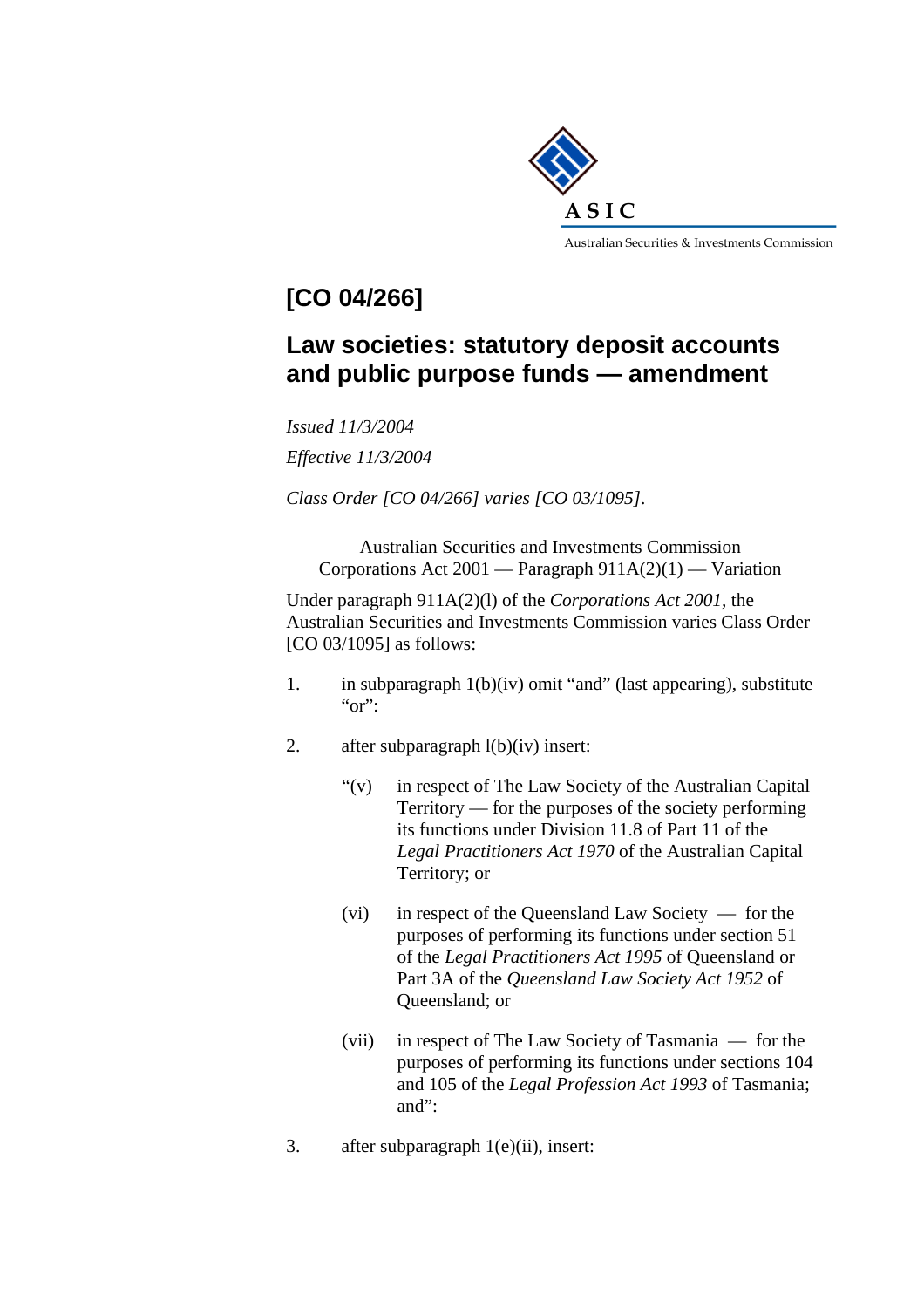- "(f) where the service is covered by subparagraph  $(b)(v)$  The Law Society of the Australian Capital Territory either:
	- (i) makes available on its Internet website, in a manner reasonably likely to come to the attention of a person seeking information about the matters covered by that subparagraph, a prominent notice to the effect that the persons responsible for those matters are not licensed by ASIC under the Act; or
	- (ii) if The Law Society of the Australian Capital Territory does not have an Intemet website displays at its principal place of business, in an area likely to be accessed by members of the public, a prominent notice to the effect referred to in subparagraph (i).
- (g) where the service is covered by subparagraph  $(b)(vi)$  the Queensland Law Society either:
	- (i) makes available on its Internet website, in a manner reasonably likely to come to the attention of a person seeking information about the matters covered by that subparagraph, a prominent notice to the eff.ect that the persons responsible for those matters are not licensed by ASIC under the Act; or
	- (ii) if the Queensland Law Society does not have an Internet website — displays at its principal place of business, in an area likely to be accessed by members of the public, a prominent notice to the effect referred to in subparagraph (i).
	- (h) where the service is covered by subparagraph (b)(vii) — The Law Society of Tasmania either:
		- (i) makes available on its Internet website, in a manner reasonably likely to come to the attention of a person seeking information about the matters covered by that subparagraph, a prominent notice to the effect that the persons responsible for those matters are not licensed by ASIC under the Act; or
		- (ii) if The Law Society of Tasmania does